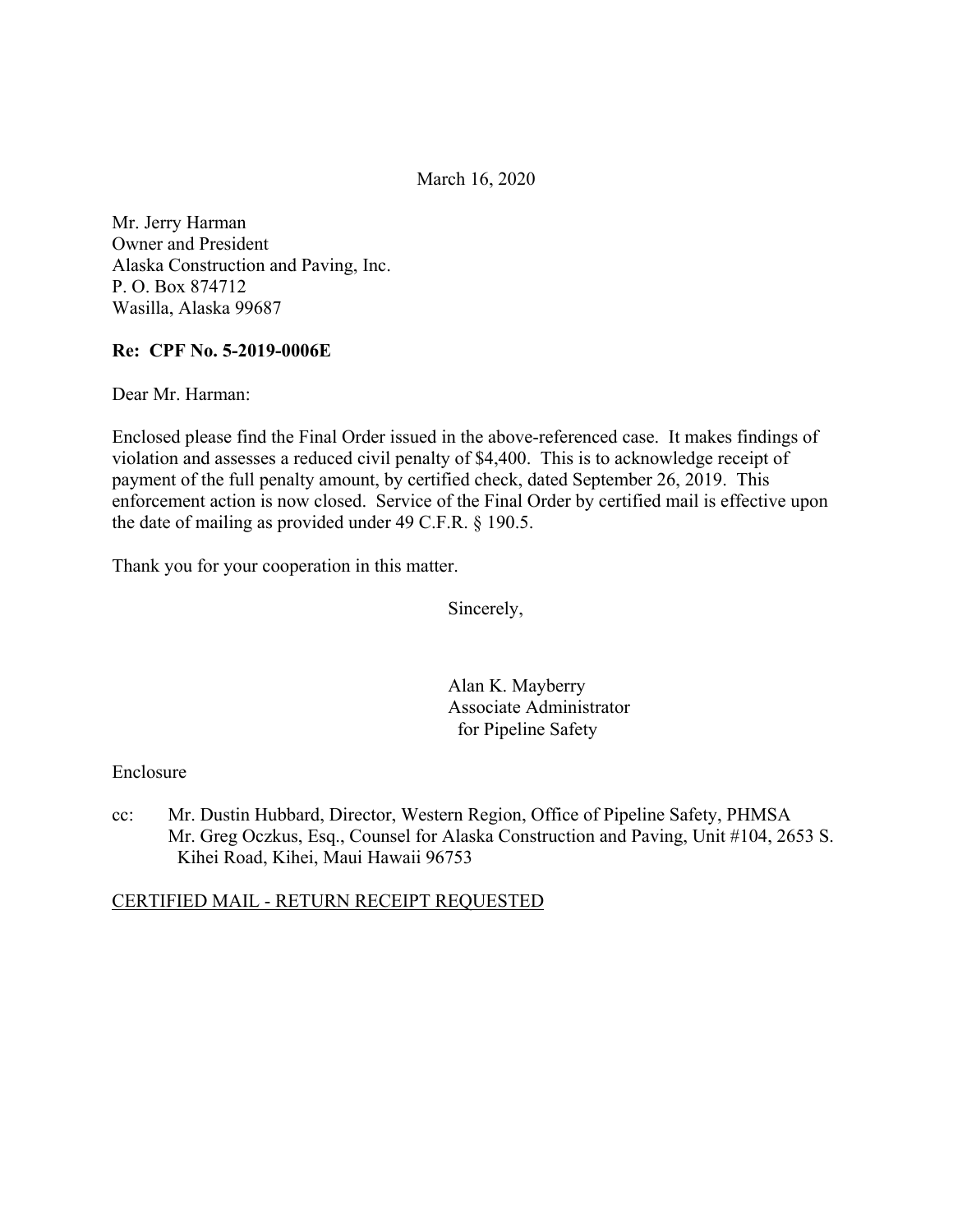### **U.S. DEPARTMENT OF TRANSPORTATION PIPELINE AND HAZARDOUS MATERIALS SAFETY ADMINISTRATION OFFICE OF PIPELINE SAFETY WASHINGTON, D.C. 20590**

**)** 

**)** 

**In the Matter of )** 

**Alaska Construction and Paving, Inc., ) CPF No. 5-2019-0006E**

 **)** 

 $\overline{\phantom{a}}$ 

**\_\_\_\_\_\_\_\_\_\_\_\_\_\_\_\_\_\_\_\_\_\_\_\_\_\_\_\_\_\_\_\_\_\_\_\_** 

**Respondent. )** 

 $\overline{a}$ 

## **FINAL ORDER**

On May 3, 2018, pursuant to 49 U.S.C. § 60117, a representative of the Pipeline and Hazardous Materials Safety Administration (PHMSA), Office of Pipeline Safety (OPS), investigated the circumstances surrounding the July 3, 2017 damage to a natural gas pipeline located in Eagle River, Alaska. According to the Notice, the PHMSA investigation revealed that on July 3, 2017, Alaska Construction and Paving, Inc. (ACP), acting as a pipeline excavator, had damaged a oneinch plastic gas service line. The location of the damaged service line was near 8251 Harmony Ranch Road, Eagle River, Alaska. The damage resulted in a release of natural gas, but without any ignition or property damage. Following the incident, ACP performed a temporary repair to the pipeline by folding back the plastic one-inch line and taping it. A representative of ENSTAR Natural Gas Company (ENSTAR), the operator of the damaged pipeline, arrived at the site to perform a locate request when the damaged line was brought to its attention.

As a result of the investigation, the Director, Western Region, OPS (Director), issued to ACP (ACP or Respondent), by letter dated March 5, 2019, a Notice of Probable Violation and Proposed Civil Penalty (Notice). In accordance with 49 C.F.R. § 190.207, the Notice proposed finding that ACP had committed several violations of 49 C.F.R. Part 196 and proposed assessing a civil penalty of \$12,100 for the alleged violations.

After requesting and receiving an extension of time to respond, counsel for ACP responded to the Notice by letter dated April 22, 2019 (Response). The company contested the allegations, offered additional information in response to the Notice, argued for mitigation or elimination of the proposed penalty, and requested a hearing. Respondent's counsel subsequently submitted a supplemental response by letter dated June 4, 2019, requesting an opportunity to discuss a possible resolution of the case with the Region Director (Supplemental Response).

As a result of subsequent discussions, the Region and ACP reached a tentative settlement of the case prior to the scheduled hearing, as outlined below.<sup>1</sup> The company withdrew its hearing

<sup>&</sup>lt;sup>1</sup> Region Recommendation, at 1 (September 3, 2019) (on file with PHMSA)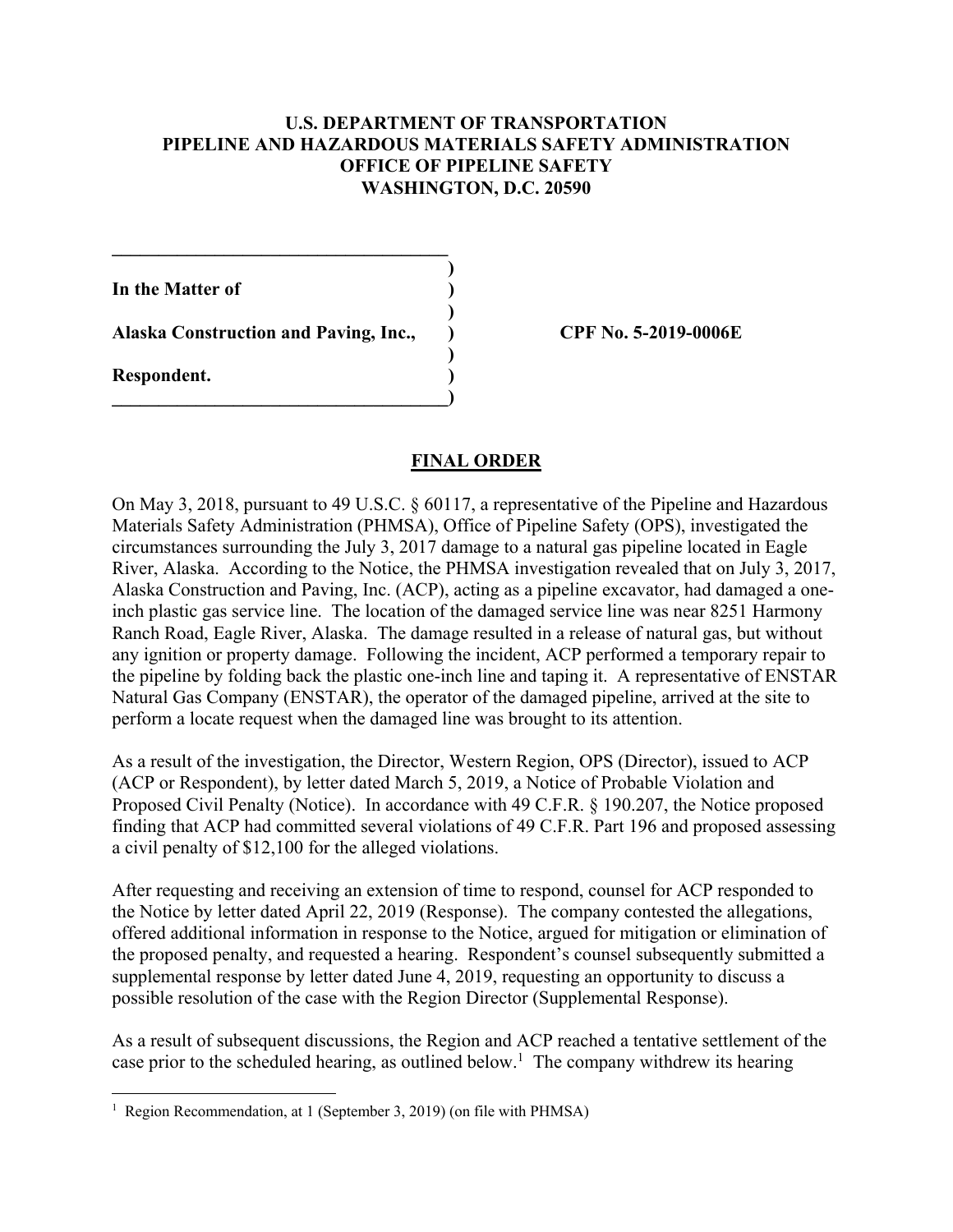request, via e-mail dated August 26, 2019,<sup>2</sup> and paid \$4,400 as a reduced penalty for Item 1 by certified check dated September 26, 2019. I have reviewed the record and hereby approve the proposed settlement, as outlined more fully below.

# **FINDINGS OF VIOLATION**

**Item 1:** The Notice alleged that Respondent violated 49 C.F.R. § 196.103, which states, in relevant part:

# **§ 196.103 What must an excavator do to protect underground pipelines from excavation-related damage?**

Prior to and during excavation activity, the excavator must:  $(a) \ldots$ 

(b) If underground pipelines exist in the area, wait for the pipeline operator to arrive at the excavation site and establish and mark the location of its underground pipeline facilities before excavating; . . . .

The Notice alleged that Respondent violated 49 C.F.R. § 196.103(b) by failing to wait for ENSTAR to arrive at the excavation site and mark the location of its underground pipeline facilities before ACP began excavating. Specifically, the Notice alleged that ENSTAR arrived on site on July 3, 2017, at approximately at 10:00 a.m., to mark the location of the underground pipeline, only to discover that its one-inch service line had already been excavated and damaged.

In its Response, ACP contested the alleged violation, contending that ENSTAR was never scheduled to come to the property to do locates for the removal of the one-inch gas distribution line. Instead, ACP argued that ENSTAR was scheduled to come on site that same day, July 3, 2017, to do locates for the installation a nearby gas distribution system. Additionally, ACP stated that the locates for the one-inch distribution line had already been completed by an independent company employed by ENSTAR and other Municipality of Anchorage utilities. Furthermore, ACP noted that it had already been told by ENSTAR that the line was not energized.

As noted above, ACP withdrew its hearing request and paid a reduced civil penalty.<sup>3</sup> Upon review of the record, I find, by a preponderance of the evidence, that Respondent violated 49 C.F.R. § 196.103(b), by failing to wait for ENSTAR to arrive at the excavation site and establish and mark the location of its underground pipeline facilities prior to excavating.

**Item 2:** The Notice alleged that Respondent violated 49 C.F.R. § 196.107, which states:

# **§ 196.107 What must an excavator do if a pipeline is damaged by excavation activity?**

If a pipeline is damaged in any way by excavation activity, the excavator

<sup>1</sup> 2 On file with PHMSA.

<sup>3</sup> *Id.*; Operator's Request to Withdraw Hearing Request (August 25, 2019) (on file with PHMSA).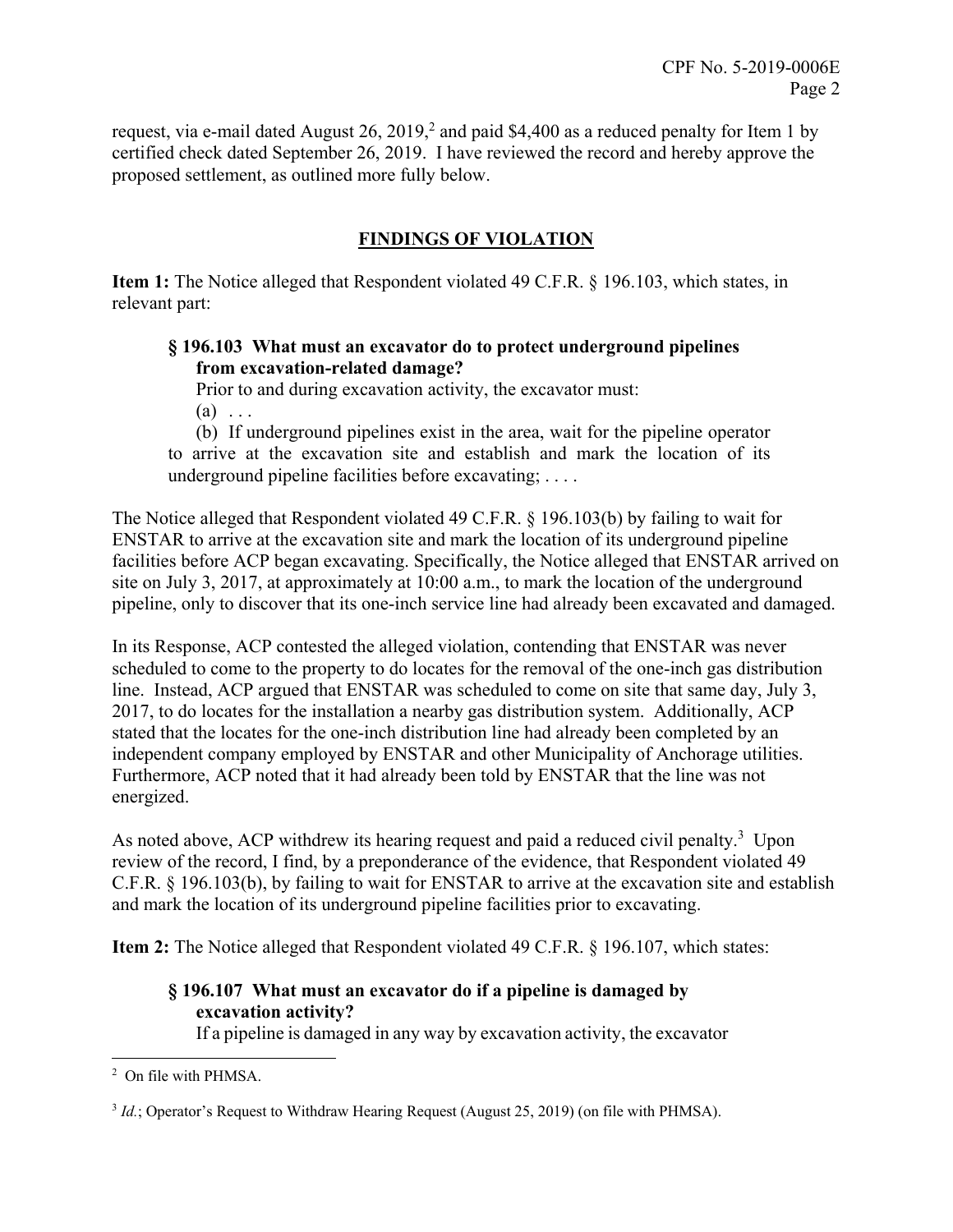must promptly report such damage to the pipeline operator, whether or not a leak occurs, at the earliest practicable moment following discovery of the damage.

The Notice alleged that Respondent violated 49 C.F.R. § 196.107 by failing to promptly report, at the earliest practicable moment following discovery of the damage, to ENSTAR the damage that it had caused to ENSTAR's one-inch pipeline. Specifically, the Notice alleged that ENSTAR did not become aware of the damage caused by ACP until it arrived on site later on July 3, 2017.

In its Response, ACP admitted that it did not immediately notify ENSTAR because the utility was already scheduled to come to the work site that day. However, ACP indicated that when an ENSTAR representative arrived on site, ACP showed the representative where the energized one-inch line had been damaged and pinched off. Once the ENSTAR representative was informed, he called his supervisor.

Although ACP notified ENSTAR of the damage when the utility's representative arrived on site, there is no evidence that ACP promptly reported the damage to ENSTAR at the earliest practicable moment following discovery. In fact, ACP admitted that it did not immediately notify ENSTAR. Accordingly, after considering all of the evidence, I find that Respondent violated 49 C.F.R. § 196.107, by failing to promptly report, at the earliest practicable moment following discovery, the damage it had caused to ENSTAR's pipeline.

**Item 3:** The Notice alleged that Respondent violated 49 C.F.R. § 196.109, which states:

## **§ 196.109 What must an excavator do if damage to a pipeline from excavation activity causes a leak where product is released form the pipeline?**

If damage to a pipeline from excavation activity causes the release of any PHMSA-regulated natural and other gas or hazardous liquid as defined in part 192, 193, or 195 of this chapter from the pipeline, the excavator must promptly report the release to appropriate emergency response authorities by calling the 911 emergency telephone number.

The Notice alleged that Respondent violated 49 C.F.R. § 196.109 by failing to call the 911 emergency telephone number after the one-inch pipeline had been damaged and resulted in a release of natural gas. Specifically, the Notice alleged that despite ACP being aware that natural gas had been released and that it had performed a temporary repair of the damaged pipeline, ACP did not call 911 following the release from a PHMSA-regulated line.

In its Response, ACP did not contest the alleged violation and, in fact, admitted that it had not immediately called the 911 emergency telephone number. However, ACP claimed that it did not call because there was no emergency and ENSTAR was already scheduled to arrive on site. ACP further stated that the damaged line "was immediately crimped and taped and secured using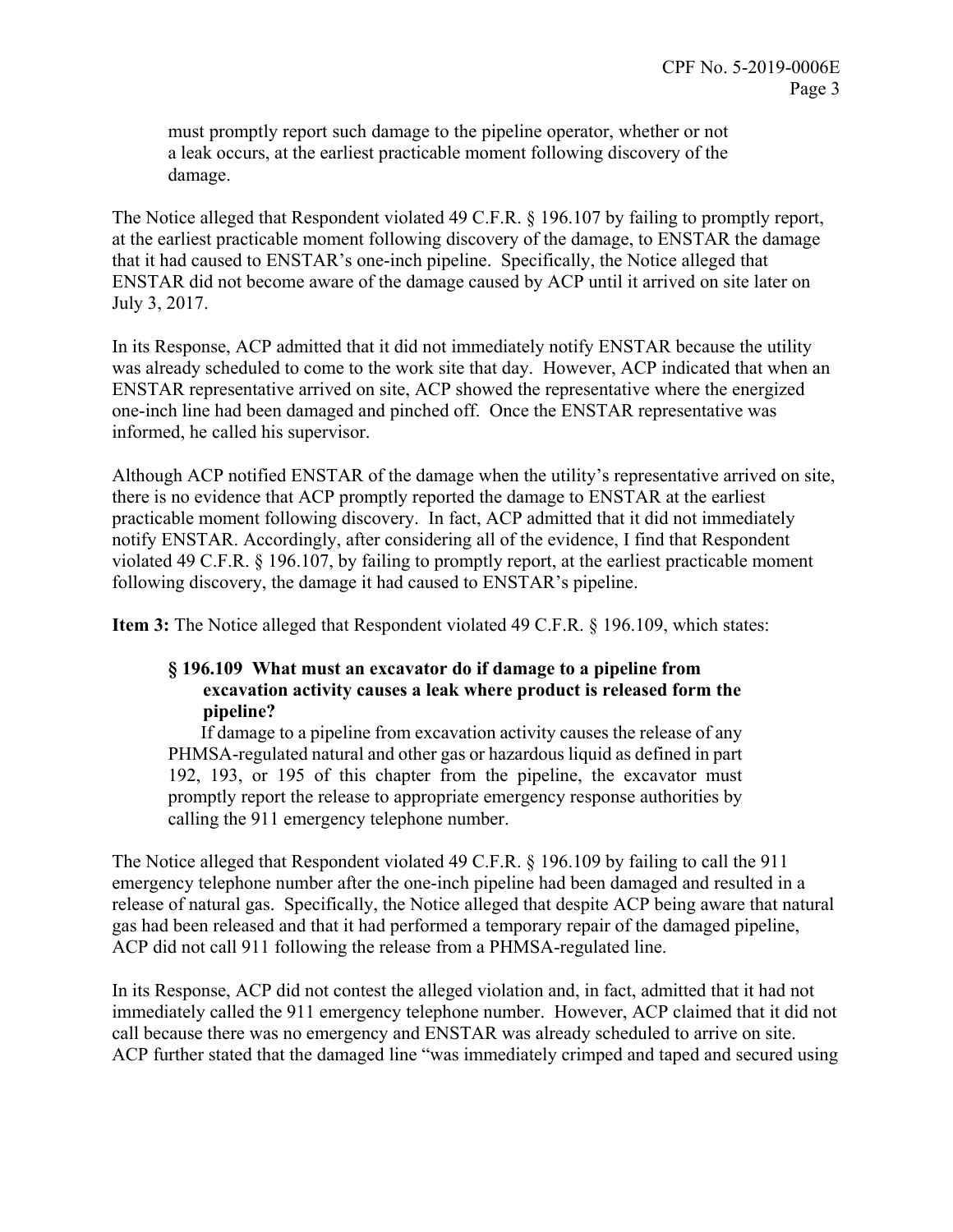standard procedures."<sup>4</sup> Additionally, ACP argued that no significant amount of gas escaped when the line was cut.

While ACP claims that it took action immediately to pinch the line and presumably prevent any further release of natural gas, such action does not negate ACP's failure to call 911 once the line had been damaged, as required by the Federal pipeline safety regulations. Therefore, after considering all of the evidence, I find that Respondent violated 49 C.F.R. § 196.109, by failing to call the 911 emergency telephone number after it had struck and damaged the one-inch ENSTAR pipeline and caused a release of natural gas.

These findings of violation will be considered prior offenses in any subsequent enforcement action taken against Respondent.

# **ASSESSMENT OF PENALTY**

Under 49 U.S.C. § 60122, Respondent is subject to an administrative civil penalty not to exceed \$200,000 per violation for each day of the violation, up to a maximum of \$2,000,000 for any related series of violations.<sup>5</sup> In determining the amount of a civil penalty under 49 U.S.C. § 60122 and 49 C.F.R. § 190.225, I must consider the following criteria: the nature, circumstances, and gravity of the violation, including adverse impact on the environment; the degree of Respondent's culpability; the history of Respondent's prior offenses; any effect that the penalty may have on its ability to continue doing business; and the good faith of Respondent in attempting to comply with the pipeline safety regulations. In addition, I may consider the economic benefit gained from the violation without any reduction because of subsequent damages, and such other matters as justice may require. The Notice proposed a total civil penalty of \$12,100 for the violations cited above.

**Item 1:** The Notice proposed a civil penalty of \$12,100 for Respondent's violation of 49 C.F.R. § 196.103, for failing to wait for ENSTAR to arrive at the excavation site and establish and mark the location of its underground pipeline facilities before ACP began excavating. In its Response, ACP contended that there was no basis for the proposed civil penalty amount. Specifically, Respondent argued that this was not an accidental cutting of a line due to negligence on the part of ACP, but was instead supposed to be the removal of a de-energized line. Additionally, ACP stated that there was no fire, explosion, or danger or risk to the general public since the location of the line was remote. Furthermore, ACP claimed that its employees were able to quickly crimp the line and tape it off.

After a review of the Response and further discussions with ACP, the Director recommended a reduction in the gravity penalty-assessment factor "because the evidence is insufficient to establish that ACP's conduct was the causal factor in the release."6 Upon review of all of the

 $\overline{a}$ 

<sup>4</sup> Response, at 3.

 5 These amounts are adjusted annually for inflation. *See* 49 C.F.R. § 190.223.

 6 Amended Region Recommendation, at 2 (on file with PHMSA).